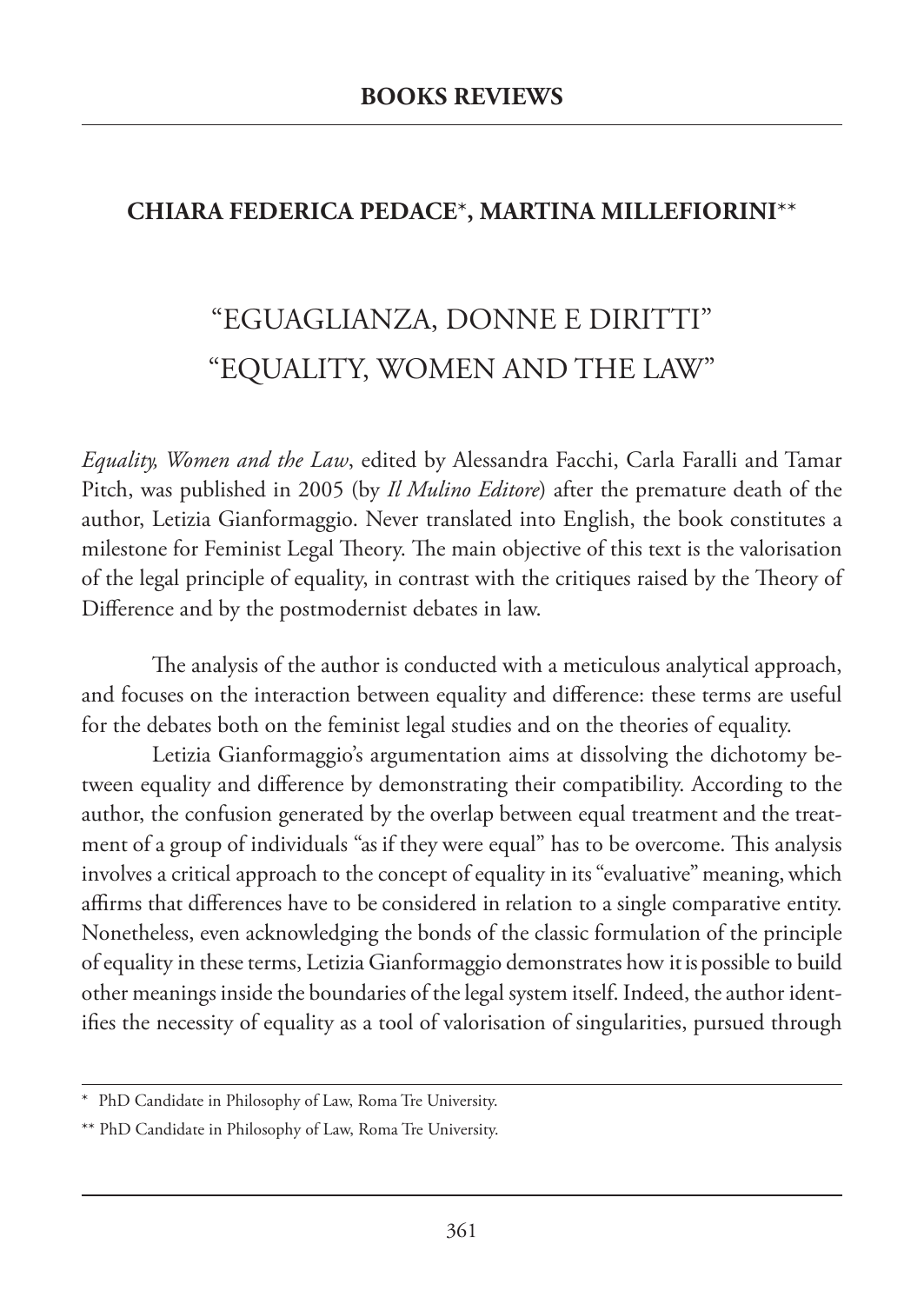the politics of difference, as a consequence of the universality of fundamental rights. This specific legal equality is considered compatible with the Theory of Difference since the reclamation of diversity basically addresses the protection of the personal dignity considered in its specificity.

In Letizia Gianformaggio's work, the theoretical survey, conducted with analytical precision, was always linked to an inquiry of the legal institutions of the social life that surrounded her.

The critique of the consideration of equality as "sameness" concretely addressed gender difference by considering a series of questions, such as the controversial issue of surrogate motherhood. On this matter, both the author's refusal of the assimilationist approach, and her consideration of the specific nature of female gestation within the rules of its negotiation are significant.

Starting from the biological diversity of female and male procreation, which determines a natural and different bond between the expectant mother and the baby, the author considers as appropriate the decision of the English Court to allow women to give up their baby only after birth, and not at any previous moment, even when the agreement is already defined. This differential treatment is not considered as discriminatory, because it is rooted into a criterion, the material one of the maternal experience, which, if not properly valorised, would lead to the denial of its specificity.

This recurring bond between equality and difference in their assessment, according to which the former is functional to the valorisation of the latter, is to be seen in the author's wider vision of the legal phenomenon as characterized by two inseparable elements: facts and values. In accordance with this vision, equality cannot be defined only in descriptive terms, but it has to be set as an orientating value within the legal system.

The remarkable work of analysis made by the author represents a rare example of passion and courage, when facing the daily practice of law as a service for civil society. Quoting her words: "Our first engagement as female jurists is for women's equality and rights" (Chapter XIV).